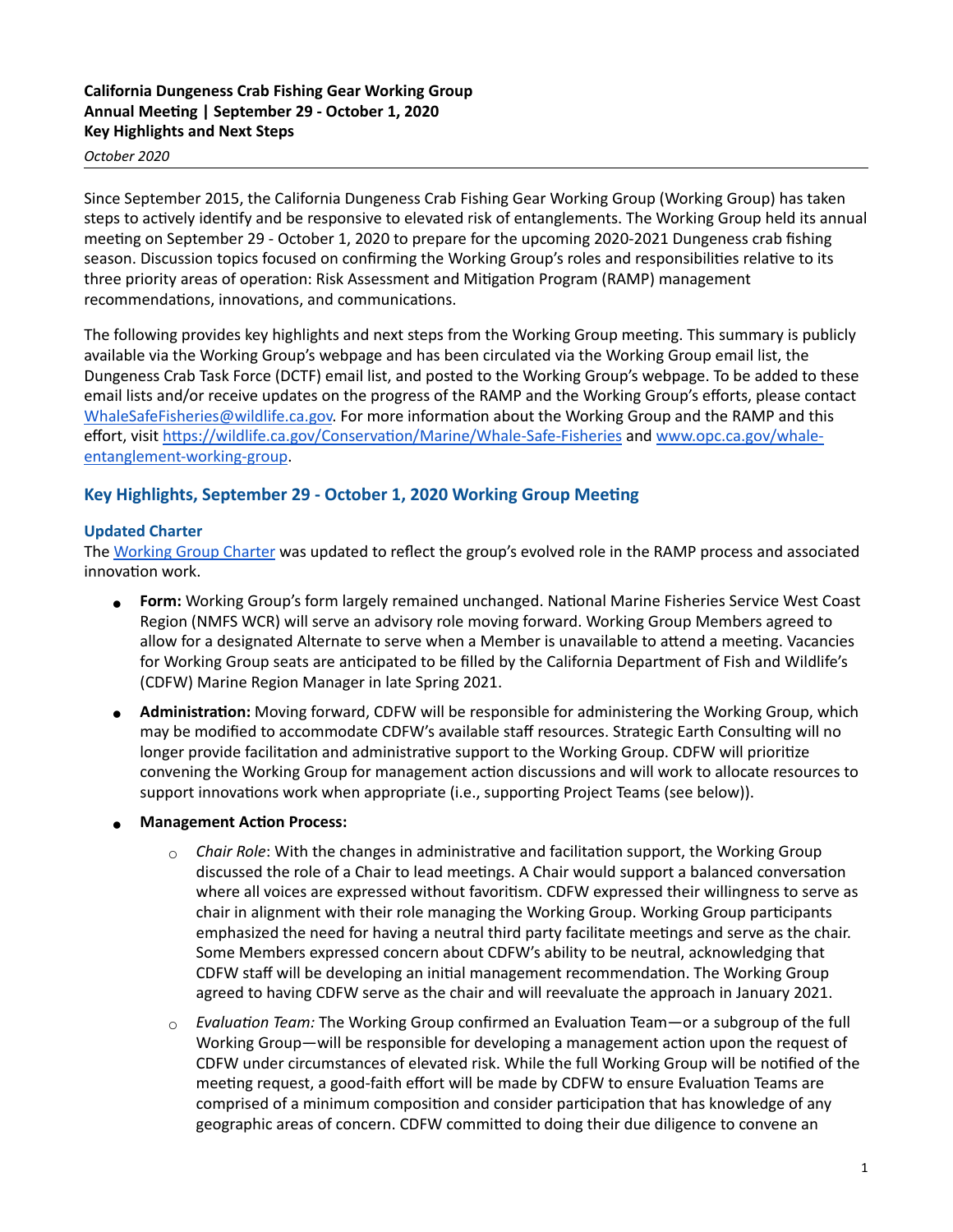Evaluation Team, however if an Evaluation Team is unable to be confirmed within the 48-hours notice, the Director will move forward without Working Group guidance.

- $\circ$  *Recommendation Making:* In the spirit of collaboration and developing recommendations that reflect the Working Group's shared vision, an Evaluation Team will strive towards consensus (no opposition) for all recommendation(s) forwarded to the Director. Recommendations with no opposition will be identified as 'consensus' and likely prioritized by the Director. All recommendation(s) developed by an Evaluation Team, including any that do not have consensus support, will be captured in a Recommendations Memo. To help focus the Director's review, an Evaluation Team will aim for no more than five (5) management options.
- *Informal Caucuses:* The Working Group agreed to recognize in their Charter the role of informal caucuses. Two (2) or more Members or Advisors may meet in advance of a management action meeting to consider and identify shared areas of interests. The results of caucus discussions will be conveyed at a high-level during the management action meeting and will help inform an Evaluation Team's recommendation development process.
- *Internal Planning Team/Executive Committee:* Working Group Members expressed an interest in cultivating more transparent dialogue and collaboration with the state and federal agencies. The group requested the opportunity for Working Group Members to work directly with agency staff to support meeting planning (e.g., agenda development) and internal coordination.
- **Innovations Project Teams:** The Working Group agreed to identify Project Leads for each of their identified Project Teams (gear innovations, data review, and communications). Project Leads will work with CDFW to advance the administration of the Working Group's innovations activities. CDFW, in collaboration with the Ocean Protection Council and the Working Group, will explore ways to support these continued conversations, which may or may not include hiring outside administrative support.

## **Proposed RAMP Regulations**

CDFW outlined how the proposed RAMP regulations (to be added to Section 132.8, Title 14, CCR) would be implemented during the 2020-21 season, including the Working Group's role and responsibilities. In cases where risk is deemed elevated based on thresholds defined in the RAMP regulations, the Working Group (in the form of an Evaluation Team) will provide recommendation(s) regarding the appropriate management response for the CDFW Director's consideration, as required by [Fish and Game Code \(FGC\) § 8276.1](http://leginfo.legislature.ca.gov/faces/codes_displaySection.xhtml?sectionNum=8276.1&lawCode=FGC) and *Section 132.8, Title 14, CCR*. Key steps include:

- **.** Determine the Scope of Risk: Based on CDFW's initial assessment and recommended management action, informed by the best available science, including management considerations and, and other relevant information, an Evaluation Team will review and evaluate the management considerations to gain a more thorough understanding of the scope of identified risk (*Section 132.8 subsection (d)*).
- **.** Develop Recommended Management Action: Based on the determined scope of risk, an Evaluation Team will review management action options *(Section 132.8 subsection (e))* and develop a recommended management action(s) for the CDFW Director's review and consideration to minimize entanglement risk. The Working Group's recommendations should use best available science and expert judgement to provide rationale for management actions that would minimize entanglement risk and socioeconomic impacts to the commercial Dungeness crab fishery. CDFW confirmed that under circumstances where multiple management actions are being considered that would achieve similar conservation outcomes, the action that has the least economic impact on the fleet should be prioritized.

The Working Group discussed the level of flexibility built into the RAMP regulations. Concerns were expressed that closures act as the default management action. CDFW identified a level of flexibility based on the regulatory language that provides the option to recommend an alterative management action, as outlined in Subsection (e), that meets the same conservation goals. To support a systematic and streamlined approach to developing management action options, the Working Group developed guiding questions and a recommendations memo template to be used in the 2020-21 season.